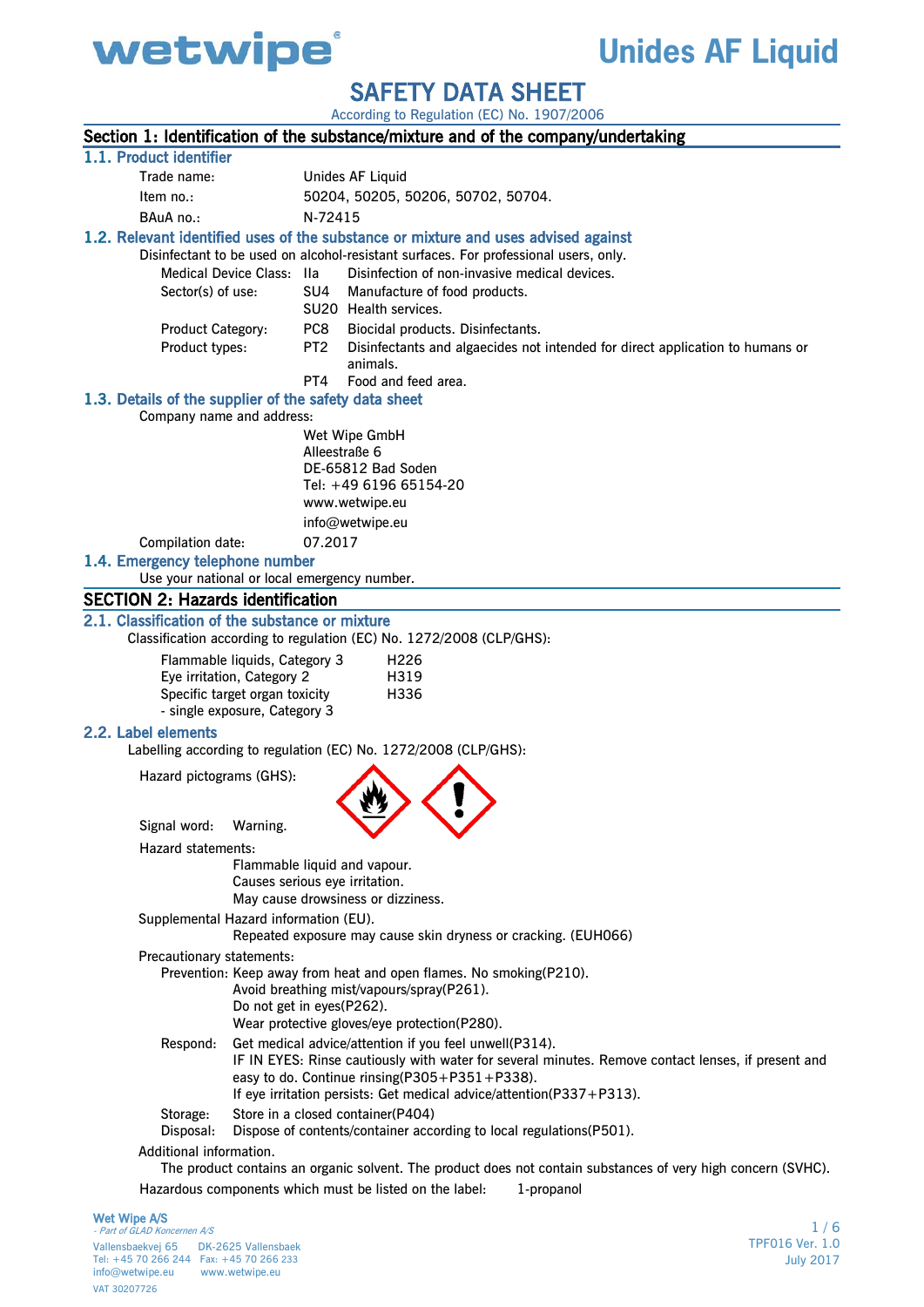

## 2.3. Other hazards

This substance/mixture contains no components considered to be either persistent, bioaccumulative and toxic (PBT), or very persistent and very bioaccumulative (vPvB) at levels of 0.1% or higher.

|                                                                                                                                                 |  | or very persistent and very bioaccumulative (vPvB) at levels of 0.1% or higher.<br><b>SECTION 3: Composition/information on ingredients</b>                                           |            |                                         |                                  |
|-------------------------------------------------------------------------------------------------------------------------------------------------|--|---------------------------------------------------------------------------------------------------------------------------------------------------------------------------------------|------------|-----------------------------------------|----------------------------------|
| 3.1. Substance                                                                                                                                  |  |                                                                                                                                                                                       |            |                                         |                                  |
| Mixture.                                                                                                                                        |  |                                                                                                                                                                                       |            |                                         |                                  |
| 3.2. Mixture                                                                                                                                    |  |                                                                                                                                                                                       |            |                                         |                                  |
| Substance                                                                                                                                       |  | CAS / EC-no.                                                                                                                                                                          | $\%$ (w/w) | Classification                          |                                  |
| Ethanol                                                                                                                                         |  | 64-17-5 / 200-578-6                                                                                                                                                                   | $\leq 25$  | Flam. Liq. 2;<br>Eye Irrit. $2$ ;       | H <sub>225</sub><br>H319         |
| n-propanol                                                                                                                                      |  | 71-23-8 / 200-746-9                                                                                                                                                                   | $\leq 37$  | Flam. Liq. 2<br>Eye Dam. 1<br>STOT SE 3 | H <sub>225</sub><br>H318<br>H336 |
|                                                                                                                                                 |  | See full text of H-phrases in Section16.                                                                                                                                              |            |                                         |                                  |
| <b>SECTION 4: First aid measures</b>                                                                                                            |  |                                                                                                                                                                                       |            |                                         |                                  |
| 4.1. Description of first aid measures<br>General:                                                                                              |  | In case of discomfort/accident, contact doctor or causality department. Bring label or safety<br>datasheet. Remove all contaminated clothing.                                         |            |                                         |                                  |
| Eye contact:                                                                                                                                    |  | Rinse thoroughly with plenty of water, also under the eyelids, for minimum 15 minutes.<br>Remove contact lenses, if present and easy to do. Seek medical advice.                      |            |                                         |                                  |
| Inhalation:                                                                                                                                     |  | Remove victim to fresh air and keep at rest in a position comfortable for breathing. Get medical<br>attention if symptoms persist or any signs of respiratory distress occurs.        |            |                                         |                                  |
| Ingestion:                                                                                                                                      |  | Rinse mouth and clean mouth with water. Drink plenty of water. Do not induce vomiting. Seek<br>medical help if discomfort or irritation occurs.                                       |            |                                         |                                  |
| Skin contact:                                                                                                                                   |  | Rinse with plenty of water.                                                                                                                                                           |            |                                         |                                  |
|                                                                                                                                                 |  | 4.2. Most important symptoms and effects, both acute and delayed<br>Repeated exposure may cause skin dryness or cracking.                                                             |            |                                         |                                  |
|                                                                                                                                                 |  | 4.3. Indication of any immediate medical attention and special treatment needed<br>If any discomfort arises, treat symptoms and bring safety data sheet when you contact a physician. |            |                                         |                                  |
| <b>SECTION 5: Fire-fighting measures</b>                                                                                                        |  |                                                                                                                                                                                       |            |                                         |                                  |
| 5.1. Extinguishing media<br>Suitable:                                                                                                           |  | Alcohol-resistant foam, carbonic acid (CO2), powder, water mist.                                                                                                                      |            |                                         |                                  |
| Unsuitable:<br>Flammable liquid and vapour.<br>Hazardous combustion products:                                                                   |  | Full water jet can spread the fire.<br>5.2. Special hazards arising from the substance or mixture<br>Carbon oxides (COx).                                                             |            |                                         |                                  |
| 5.3. Advice for fire-fighters<br>personal (close) contact is likely.                                                                            |  | Avoid inhalation of vapours and fumes. Use self-contained breathing apparatus and chemical protection suit, if                                                                        |            |                                         |                                  |
| <b>SECTION 6: Accidental release measures</b>                                                                                                   |  |                                                                                                                                                                                       |            |                                         |                                  |
|                                                                                                                                                 |  | 6.1. Personal precautions, protective equipment and emergency procedures<br>Use gloves during prolonged or repeated contact.                                                          |            |                                         |                                  |
| <b>6.2. Environmental precautions</b>                                                                                                           |  | No special environmental precautions required.                                                                                                                                        |            |                                         |                                  |
| 6.3. Methods and material for containment and cleaning up<br>Gather and place in suitable container. Dispose of according to local regulations. |  |                                                                                                                                                                                       |            |                                         |                                  |
| 6.4. Reference to other sections                                                                                                                |  | See section 8 for protective equipment and section 13 for waste disposal.                                                                                                             |            |                                         |                                  |
| SECTION 7: Handling and storage                                                                                                                 |  |                                                                                                                                                                                       |            |                                         |                                  |
| 7.1. Precautions for safe handling                                                                                                              |  |                                                                                                                                                                                       |            |                                         |                                  |
|                                                                                                                                                 |  | Always read the label and product information before use. Biocidal products should be handled with caution. Avoid<br>eye contact. Use protective gloves. See Section 8.               |            |                                         |                                  |
|                                                                                                                                                 |  | 7.2. Conditions for safe storage, including any incompatibilities<br>Recommended storage temperatures 5 -25°C                                                                         |            |                                         |                                  |
| 7.3. Specific end use(s)<br>Se section 1.2.                                                                                                     |  |                                                                                                                                                                                       |            |                                         |                                  |

Wet Wipe A/S

- Part of GLAD Koncernen A/S Vallensbaekvej 65 DK-2625 Vallensbaek Tel: +45 70 266 244 Fax: +45 70 266 233 info@wetwipe.eu www.wetwipe.eu VAT 30207726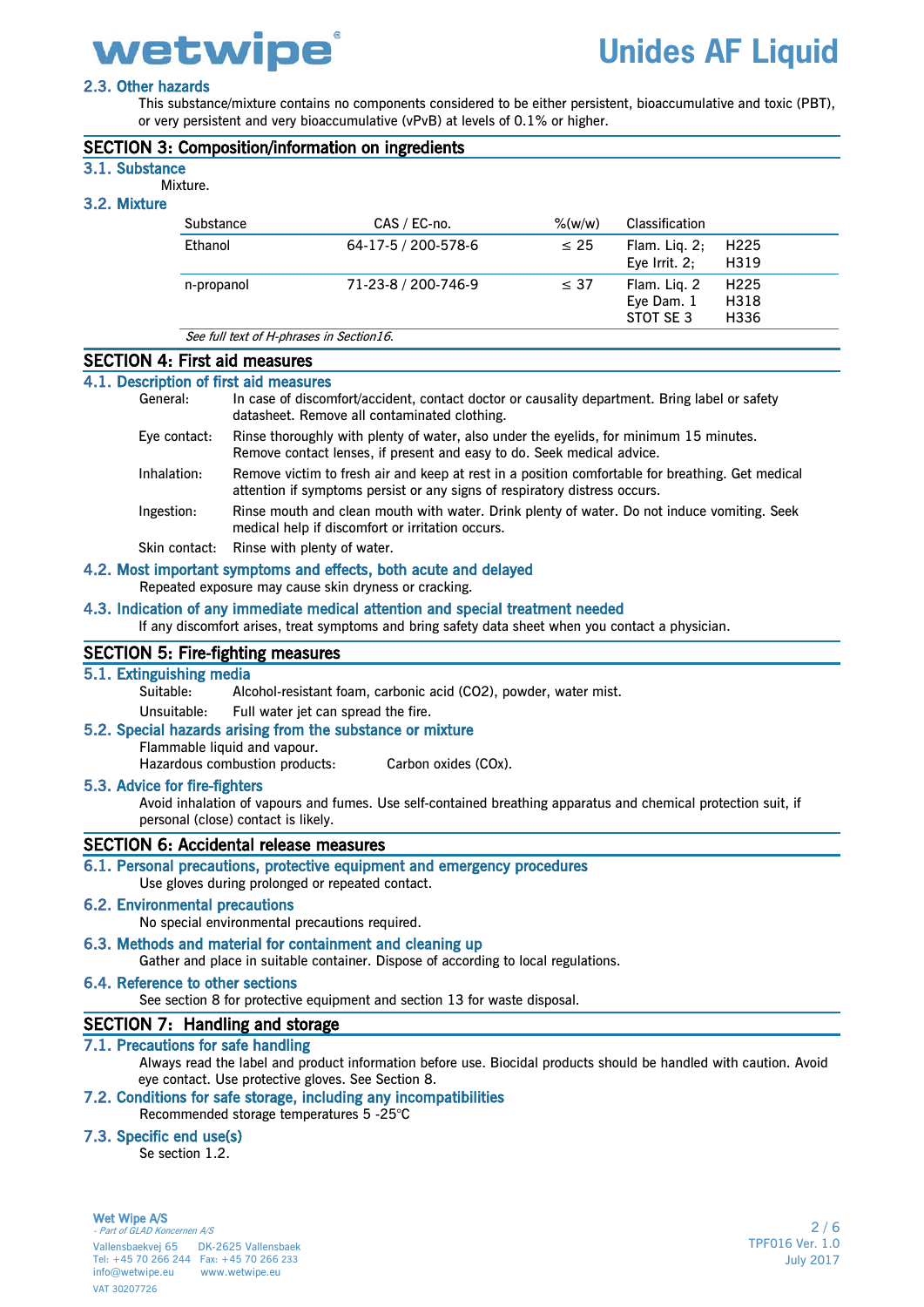# wetwipe

## **Unides AF Liquid**

## SECTION 8: Exposure controls/personal protection

## 8.1. Control parameters

| Occupational limits:                |                                            |                                 |                   |                |  |
|-------------------------------------|--------------------------------------------|---------------------------------|-------------------|----------------|--|
| Substance                           | CAS.                                       | Limit value (8 hours)           |                   | Country        |  |
| <b>Ethanol</b>                      | 64-17-5                                    | $-$ / 1900 mg/m <sup>3</sup>    |                   |                |  |
| n-propanol                          | $71-23-8$                                  | $-$ / 200 mg/m <sup>3</sup>     | Poland.           |                |  |
| Ethanol                             | 64-17-5                                    | 500 ppm / 960 mg/m <sup>3</sup> |                   |                |  |
| n-propanol                          | $71-23-8$                                  | No data available               | Germany           |                |  |
|                                     | Source: GESTIS International Limit Values. |                                 |                   |                |  |
| DNEL:                               |                                            |                                 |                   |                |  |
| Substance                           | Exposure                                   | Value                           | Population        | <b>Effects</b> |  |
| Ethanol                             | Long term Dermal                           | 343 mg/kg bw/day                | <b>Workers</b>    | Systemic       |  |
|                                     | Long term inhalation                       | 950 mg/m $3$                    | <b>Workers</b>    | Systemic       |  |
|                                     | Short term                                 | 1900 mg/m <sup>3</sup>          | <b>Workers</b>    | Local          |  |
| n-propanol                          | Long term Dermal                           | 136 mg/kg bw/day                | <b>Workers</b>    | Systemic       |  |
|                                     | Long term inhalation                       | $268 \text{ mg/m}^3$            | <b>Workers</b>    | Systemic       |  |
| Source: Registration Dossier - ECHA |                                            |                                 |                   |                |  |
| PNEC:                               |                                            |                                 |                   |                |  |
| Substance                           | Media                                      | Value                           | Method            |                |  |
|                                     | Freshwater                                 | $0,96$ mg/l                     | Assessment factor |                |  |
|                                     | Marine water                               | $0,79$ mg/l                     | Assessment factor |                |  |

| <b>LUI</b> dIIUI | Sediment, Marine water | 02,9 mg/kg dwt    | Equilibrium partitioning method |
|------------------|------------------------|-------------------|---------------------------------|
|                  | <b>STP</b>             | 580 mg/l          | Assessment factor               |
|                  | Soil                   | $0,63$ mg/kg dwt  | Assessment factor               |
|                  | Freshwater             | $10 \text{ mg/l}$ | Assessment factor               |
|                  | Marine water           | $1 \text{ mg/l}$  | Assessment factor               |
|                  | Sediment, Fresh water  | 22,8 mg/kg dwt    | Equilibrium partitioning method |
| n-propanol       | Sediment, Marine water | 2,28 mg/kg dwt    | Equilibrium partitioning method |
|                  | <b>STP</b>             | 96 mg/l           | Assessment factor               |
|                  | Soil                   | 2,2 mg/kg dwt     | Equilibrium partitioning method |
|                  |                        |                   |                                 |

Sediment, Fresh water, 3,6 mg/kg dwt Equilibrium partitioning method

Source: Registration Dossier – ECHA

#### 8.2. Exposure controls

Ethanol

Use common occupational hygiene.

Eye / Face protection: Use eye protection with an approved standard, when there is any risk of eye Contact.

Hand / skin protection: Safety gloves is recommended, use protective gloves of resilient material. Respiratory protection: Normally not required. When working in the small non-ventilated spaces use suitable breathing apparatus. Filter type (A)



Environmental exposure controls:

Do not flush wipes into sewer system.

## SECTION 9: Physical and chemical properties

|        | 9.1. Information on basic and chemical properties |                |                                |
|--------|---------------------------------------------------|----------------|--------------------------------|
|        | Appearance:                                       | Liquid         |                                |
| Odour: |                                                   | alcohol        |                                |
| pH:    |                                                   | 4 to 8         |                                |
|        | Melting point/range                               | $\rm <$ -20 °C |                                |
|        | <b>Boiling point</b>                              | 78 ° C         |                                |
|        | Flash point                                       | 28 °C          |                                |
|        | Auto-flammability:                                | $>425$ ° C     |                                |
|        | Evaporation rate:                                 | not available  |                                |
|        | Vapour pressure:                                  | not available  |                                |
|        | Oxidizing properties                              | Not oxidizing  |                                |
|        | <b>Explosive properties</b>                       |                | Not classified as an explosive |
|        | Solubility in water                               | Yes            |                                |
|        |                                                   |                |                                |

#### 9.2. Other information -

## Wet Wipe A/S

- Part of GLAD Koncernen A/S Vallensbaekvej 65 DK-2625 Vallensbaek Tel: +45 70 266 244 Fax: +45 70 266 233<br>info@wetwipe.eu www.wetwipe.eu info@wetwipe.eu VAT 30207726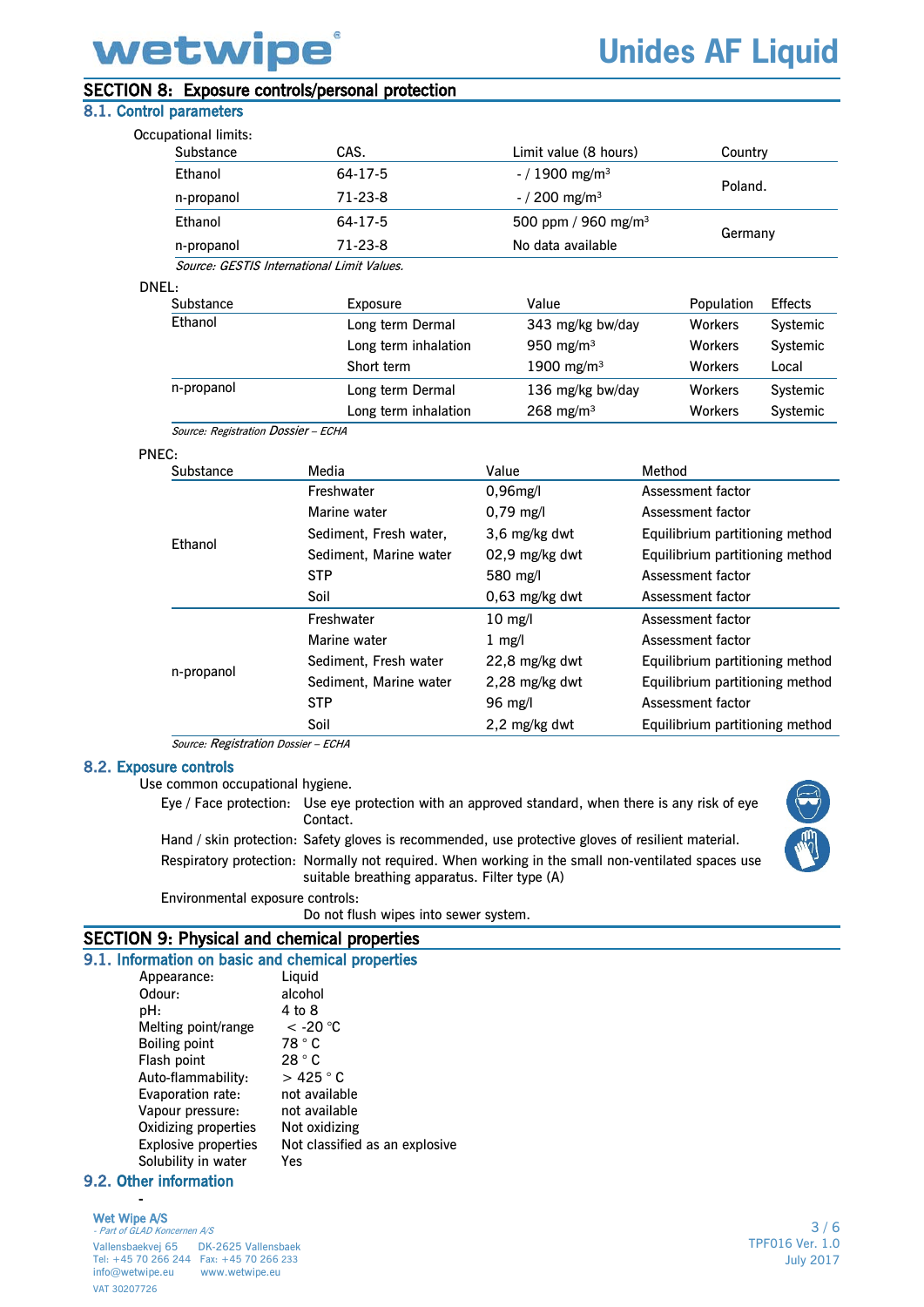

## SECTION 10: Stability and reactivity

| 10.1. | <b>Reactivity</b>                                                                |      |                |                     |                              |
|-------|----------------------------------------------------------------------------------|------|----------------|---------------------|------------------------------|
|       | None known.                                                                      |      |                |                     |                              |
|       | 10.2. Chemical stability                                                         |      |                |                     |                              |
|       | Stable at recommended storage temperatures.                                      |      |                |                     |                              |
| 10.3. | <b>Possibility of hazardous reactions</b>                                        |      |                |                     |                              |
|       | Hazardous reactions will not occur under normal transport or storage conditions. |      |                |                     |                              |
| 10.4. | <b>Conditions to avoid</b>                                                       |      |                |                     |                              |
|       | No data available.                                                               |      |                |                     |                              |
| 10.5. | Incompatible materials                                                           |      |                |                     |                              |
|       | Oxidizing agents.                                                                |      |                |                     |                              |
| 10.6. | <b>Hazardous decomposition products</b>                                          |      |                |                     |                              |
|       | No known hazardous decomposition products.                                       |      |                |                     |                              |
|       | <b>SECTION 11: Toxicological information</b>                                     |      |                |                     |                              |
|       | 11.1. Information on toxicological effects                                       |      |                |                     |                              |
|       | Ethanol                                                                          |      |                |                     |                              |
|       | Type                                                                             |      | <b>Species</b> | Result              | Method                       |
|       |                                                                                  | Oral | Dot.           | $\sim$ 14.500 mg/kg | $O$ <sub>ECD</sub> $A$ $O$ 1 |

| .,                                  |                   |                          |                                      |                            |
|-------------------------------------|-------------------|--------------------------|--------------------------------------|----------------------------|
|                                     | Oral              | Rat                      | $> 14.500$ mg/kg                     | <b>OECD 401</b>            |
| Acute toxicity                      | <b>Inhalation</b> | Mouse                    | $> 114$ mg/ml                        | <b>OECD 403</b>            |
|                                     | Dermal            | No data available        |                                      |                            |
| Skin corrosion/irritation           |                   | Human                    | Not irritating                       | Not a guideline study (4h) |
| Eye damage/ irritation              |                   | <b>Rabbit</b>            | <b>OECD 405</b><br><b>Irritating</b> |                            |
| Respiratory or Skin sensitization   |                   | No data available        |                                      |                            |
| Reproductive toxicity               |                   | Mouse                    | no effects observed                  | <b>OECD 416</b>            |
| Source: Registration Dossier - ECHA |                   |                          |                                      |                            |
| n-propanol                          |                   |                          |                                      |                            |
| Type                                |                   | <b>Species</b>           | Result                               | Method                     |
|                                     | Oral              | Rat                      | $\sim$ 8000 mg/kg                    | <b>OECD 401</b>            |
| Acute toxicity                      | Inhalation        | Rat                      | $> 26.76$ mg/ml                      | <b>OECD 403</b>            |
|                                     | Dermal            | <b>Rabbit</b>            | 4032 mg/kg bw                        | <b>OECD 402</b>            |
| Skin corrosion/irritation           |                   | <b>Rabbit</b>            | Not irritating                       | <b>OECD 404</b>            |
| Eye damage/ irritation              |                   | <b>Rabbit</b>            | Highly irritating                    | <b>OECD 405</b>            |
| Respiratory or Skin sensitization   |                   | $\overline{\phantom{a}}$ | Not a sensitizer                     | <b>OECD 406</b>            |
| Source: Registration Dossier - ECHA |                   |                          |                                      |                            |

### SECTION 12: Ecological information

#### 12.1. Toxicity

Eco-toxicological data for the mixture are not available.

| Ethanol            |                                     |             |                 |
|--------------------|-------------------------------------|-------------|-----------------|
| Test               | <b>Species</b>                      | Result      | <b>Duration</b> |
| $\mathsf{LC}_{50}$ | Fish, <i>fathead minnows</i>        | 14.200 mg/l | 96 h            |
| $EC_{50}$          | Daphnia, Daphnia magna              | $454$ mg/l  | 249 days        |
| $EC_{50}$          | Bacteria, Pseudomonas putida        | $1500$ mg/l | 96h             |
|                    | Source: Registration Dossier - ECHA |             |                 |

## n-propanol

| Test        | Species                      | Result              | <b>Duration</b> |
|-------------|------------------------------|---------------------|-----------------|
| $LC_{50}$   | Fish, <i>fathead minnows</i> | 4555 mg/ml          | 96 h            |
| <b>EC50</b> | Daphnia                      | $3644 \text{ mg/l}$ | 48h             |
|             |                              |                     |                 |

Source: Registration Dossier – ECHA

#### 12.2. Persistence and degradability

Readily biodegradable.

## 12.3. Bioaccumulative potential

No bioaccumulative potential.

## 12.4. Mobility in soil

No data available.

#### 12.5. Results of PBT and vPvB assessment

The product contains no identified PBT/vPvB substances.

### 12.6. Other adverse effects

None known

### Wet Wipe A/S

- Part of GLAD Koncernen A/S Vallensbaekvej 65 DK-2625 Vallensbaek Tel: +45 70 266 244 Fax: +45 70 266 233 info@wetwipe.eu VAT 30207726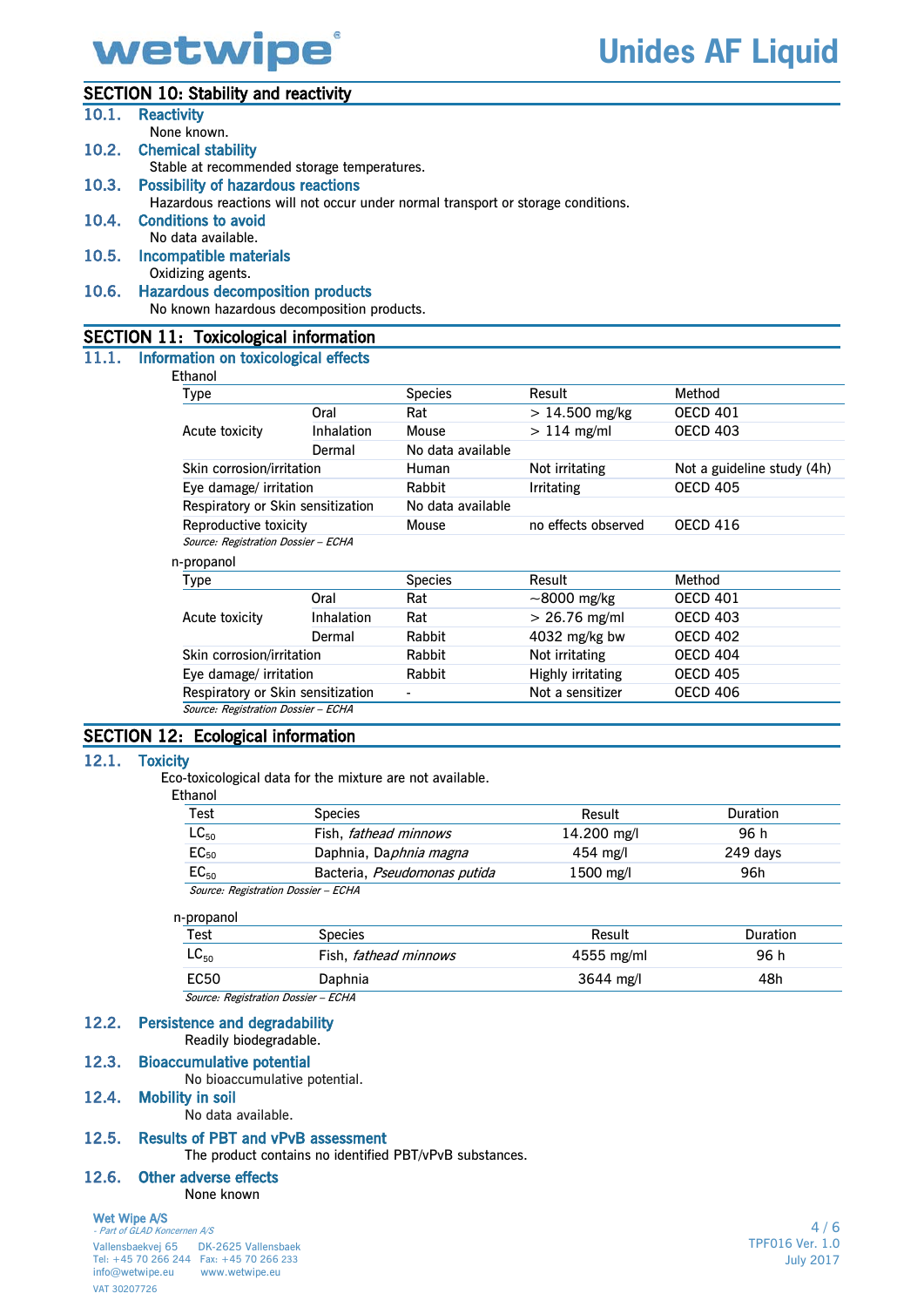# wetwipe

## SECTION 13: Disposal considerations

## 13.1. Waste treatment methods

Dispose of in accordance with local and national regulation. Disposal of the product into drains, water courses or the soil should be avoided.

## SECTION 14: Transport information

|                | <b>SECTION 14: Transport Information</b>                                                                                                                                                                                                                                                                                                                                                                                                                                                                                                                                                                                                                                                                                                                                                                                                                                                     |                                                           |            |                                                                     |                                                                                      |
|----------------|----------------------------------------------------------------------------------------------------------------------------------------------------------------------------------------------------------------------------------------------------------------------------------------------------------------------------------------------------------------------------------------------------------------------------------------------------------------------------------------------------------------------------------------------------------------------------------------------------------------------------------------------------------------------------------------------------------------------------------------------------------------------------------------------------------------------------------------------------------------------------------------------|-----------------------------------------------------------|------------|---------------------------------------------------------------------|--------------------------------------------------------------------------------------|
|                |                                                                                                                                                                                                                                                                                                                                                                                                                                                                                                                                                                                                                                                                                                                                                                                                                                                                                              | <b>ADR/RID</b>                                            | <b>ADN</b> | <b>IMDG</b>                                                         | <b>IATA</b>                                                                          |
| 14.1.          | <b>UN-number</b>                                                                                                                                                                                                                                                                                                                                                                                                                                                                                                                                                                                                                                                                                                                                                                                                                                                                             | 1987                                                      | 1987       | 1987                                                                | 1987                                                                                 |
| 14.2.          | UN prober shipping name                                                                                                                                                                                                                                                                                                                                                                                                                                                                                                                                                                                                                                                                                                                                                                                                                                                                      |                                                           |            | ALCOHOLS, N.O.S. ALCOHOLS, N.O.S. ALCOHOLS, N.O.S. ALCOHOLS, N.O.S. | (n-propanol, ethanol)(n-propanol, ethanol)(n-propanol, ethanol)(n-propanol, ethanol) |
| 14.3.          | <b>Transport hazard class</b>                                                                                                                                                                                                                                                                                                                                                                                                                                                                                                                                                                                                                                                                                                                                                                                                                                                                | 3                                                         | 3          | 3                                                                   | 3                                                                                    |
| 14.4.          | <b>Packaging group</b>                                                                                                                                                                                                                                                                                                                                                                                                                                                                                                                                                                                                                                                                                                                                                                                                                                                                       | Ш                                                         | Ш          | Ш                                                                   | Ш                                                                                    |
|                | Special provisions (SP):<br>Classification:<br>Tunnel restriction code:<br>Hazard identification number:<br>IMDG, EmS:<br>IATA, Packing instructions:<br>For further specifications and requirements - see the applicable regulations on ADR /RID/IMDG/ICAO.                                                                                                                                                                                                                                                                                                                                                                                                                                                                                                                                                                                                                                 | 274.<br>F1<br>(D/E)<br>30<br>$F-E$ , S-D<br>366/355       |            | LQ. Limited quantities; 5 liters.                                   |                                                                                      |
| 14.5.          | <b>Environmental hazards</b><br><b>IMDG</b><br>Marine pollutant:<br><b>ADR</b><br>Pollutant:                                                                                                                                                                                                                                                                                                                                                                                                                                                                                                                                                                                                                                                                                                                                                                                                 | No<br>No                                                  |            |                                                                     |                                                                                      |
| 14.6.          | <b>Special precautions for user</b><br>None.                                                                                                                                                                                                                                                                                                                                                                                                                                                                                                                                                                                                                                                                                                                                                                                                                                                 |                                                           |            |                                                                     |                                                                                      |
| 14.7.          | Transport in bulk according to Annex II of MARPOL73/78 and the IBC Code<br>Remarks:                                                                                                                                                                                                                                                                                                                                                                                                                                                                                                                                                                                                                                                                                                                                                                                                          | Not applicable for product as supplied.                   |            |                                                                     |                                                                                      |
|                | <b>SECTION 15: Regulatory information</b>                                                                                                                                                                                                                                                                                                                                                                                                                                                                                                                                                                                                                                                                                                                                                                                                                                                    |                                                           |            |                                                                     |                                                                                      |
| 15.1.<br>15.2. | Safety, health and environmental regulations/legislation specific for the substance or mixture<br>Restrictions for application:<br>People under the age of 18 shall not be exposed to this product cf. Council Directive 94/33/EC of 22 June<br>1994 on the protection of young people at work.<br>Sources:<br>Council Directive 94/33/EC of 22 June 1994 on the protection of young people at work. Regulation (EC) No<br>1272/2008 of the European Parliament and of the Council of 16 December 2008 on classification, labelling<br>and packaging of substances and mixtures, amending and repealing Directives 67/548/EEC and 1999/45/EC,<br>and amending Regulation (EC) No 1907/2006 (CLP). EC regulation 1907/2006 (REACH). Biocidal Products<br>Regulation (EU) No 528/2012 (BPR). Council Directive 93/42/EEC on Medical Devices (MDD) (1993).<br><b>Chemical Safety Assessment</b> |                                                           |            |                                                                     |                                                                                      |
|                | No chemical safety assessment has been carried out for the mixture.                                                                                                                                                                                                                                                                                                                                                                                                                                                                                                                                                                                                                                                                                                                                                                                                                          |                                                           |            |                                                                     |                                                                                      |
|                | SECTION 16: Other information                                                                                                                                                                                                                                                                                                                                                                                                                                                                                                                                                                                                                                                                                                                                                                                                                                                                |                                                           |            |                                                                     |                                                                                      |
|                | It is recommended to hand over this safety data sheet to the actual user of the product. Information in this safety data<br>sheet cannot be used as a product specification. The information in this safety data sheet applies only the product<br>referred to in section 1 and is not valid when used with other products.                                                                                                                                                                                                                                                                                                                                                                                                                                                                                                                                                                  |                                                           |            |                                                                     |                                                                                      |
|                | Classification according to regulation (EC) No 1272/2008 Of the European Parliament and Of the Council of 16<br>December 2008; Article 25 and ANNEX I; classification and labelling requirements for hazardous substances and<br>mixtures.<br>H226: On basis of test data.<br>Flam. Liq. 3,<br>Eye Irrit. 2,<br>STOT SE 3,<br>H336: Calculation method<br>List of relevant $\Box$ phrases (sections 2 and 2)                                                                                                                                                                                                                                                                                                                                                                                                                                                                                 | H319: Bridging principle -Substantially similar mixtures. |            |                                                                     |                                                                                      |

List of relevant H-phrases (sections 2 and 3).

- Causes serious eye damage.
- H319 Causes serious eye irritation.
- H225 Highly flammable liquid and vapour.
- H226 Flammable liquid and vapour.
- H336 May cause drowsiness or dizziness.

Abbreviations used:<br>ATE Acute

- Acute toxicity estimate.
- STOT Specific Target Organ Toxicity.

#### Wet Wipe A/S

- Part of GLAD Koncernen A/S Vallensbaekvej 65 DK-2625 Vallensbaek Tel: +45 70 266 244 Fax: +45 70 266 233 info@wetwipe.eu VAT 30207726

5 / 6 TPF016 Ver. 1.0 July 2017